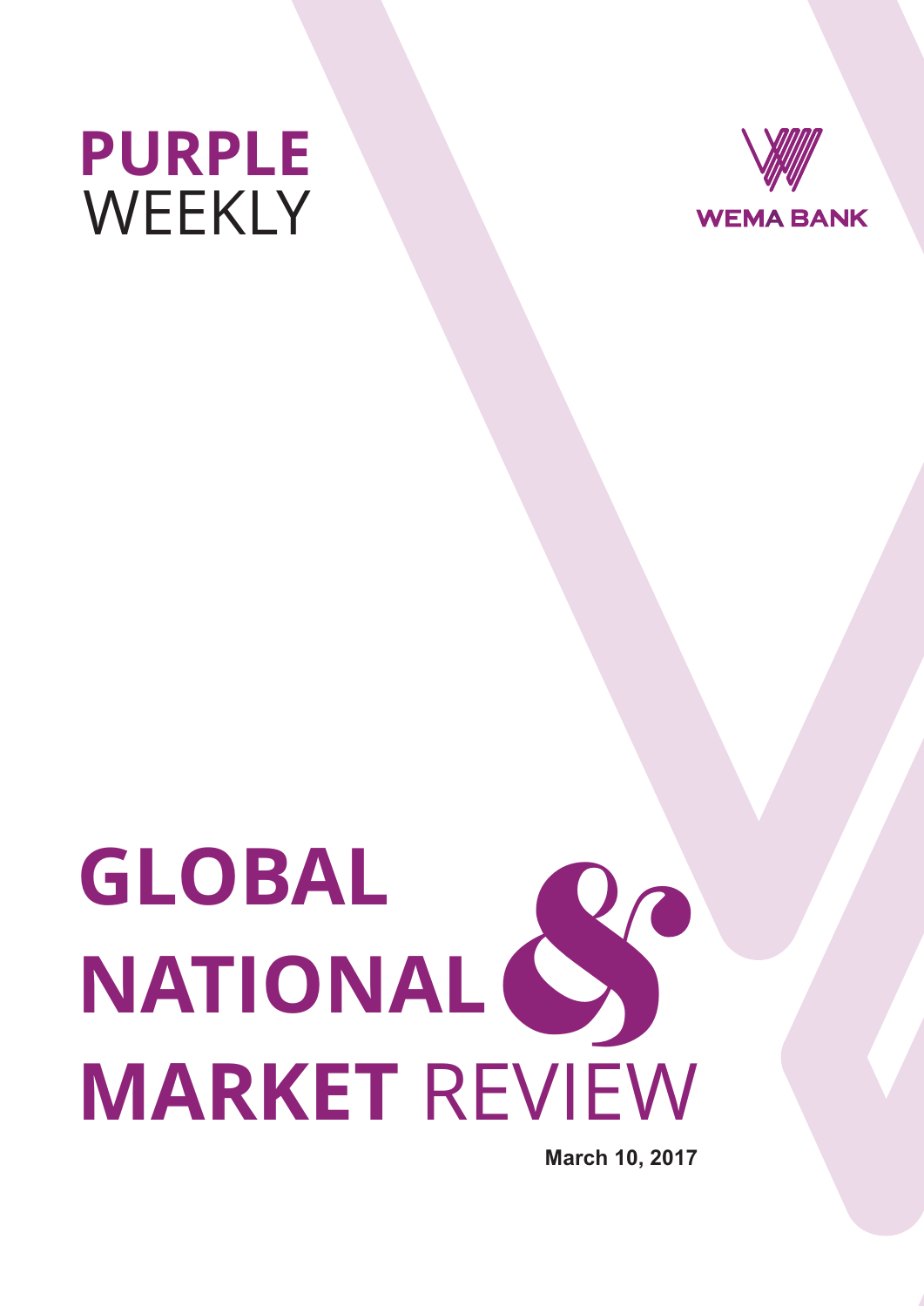## **GLOBAL ECONOMY**

e begin our report this<br>Weekly with a review of February's Purchasing Managers Index (PMI). China and Japan showed an increase in new orders, leading manufacturing firms to raise output and hiring (except China). There were concerns regarding export (decline in Japan's automobile export to the U.S). The Eurozone continued w ith its momentum as the month of February recorded an increase in manufacturing activities and most notably inflation, resulting from the weaker Euro, higher input prices and increased staff cost.

Globally, the rate of expansion rose from 52.7 points (Jan'17) to 52.9 points (Feb'17). Growth in emerging economies remained weaker than that in developed economies.



**Source: Bloomberg, Wema Bank** 

Index above 50 = expansion; below 50 = contraction.

U.S Fed Chair Janet Yellen elicited greater confidence on a possible increase rate hike starting from March, just as investors awaited February jobs report which came in at 235,000 (best job report since July 2016). We note that the dollar has strengthened on the back of the expected strong numbers. U.S unemployment declined in February to 4.7% (previously 4.8%) while wage growth increased by 2.8%.



The decline was recorded was post ECB monetary policy conference in which Mario Draghi gave a hawkish outlook on the Eurozone.

Still on currencies, the Pound Sterling came under pressure this week as reported consumer spending was below forecast. Furthermore, the Theresa May-ledgovernment suffered a setback from the House of Lords (giving the House of Commons more powers to reject the final terms of Britain's exit), regarding the triggering of Article 50 (Brexit).





**Source: Bloomberg, Wema Bank** 

With economic growth and price increase being recorded in the E.U (chart 1). The European Central Bank (ECB) at its March policy decision stated that it was less necessary to prop up the market through ultra-loose monetary policy (€80 billion monthly asset purchase) which had totaled €2.3 trillion while raising 2018e economic growth to 1.7% from an earlier 1.6%. Headline Inflation forecast for 2018e was raised to 1.6% from 1.5%. On the back of the monetary decision was an appreciation in the Euro and an increase in Bond yields, as the market began pricing a rate hike.



**Source: Bloomberg, Wema Bank** 

Crude prices led discussions again, as rising inventories in the U.S, led to Brent crude trading at \$51.37/barrel with WTI crude trading at \$48.49/barrel. U.S inventory rose this week by 8.2mb vs 2mb (forecast) bringing total inventory stock to 528.4mb. While this has cast doubts on last year's production cuts, OPEC

and non OPEC members will be meeting in Kuwait (March 26<sup>th</sup> 2017) to review compliance.





**Source: Bloomberg, Wema Bank** 

### **DOMESTIC ENVIRONMENT**

This week, we recorded the following;

- 1. The release of the much awaited economic and growth plan  $(2017 - 2020)$ . Subsequently, we expect its submission to multi-lateral institutions allowing the FGN access to critical funding, as it seeks to achieve a growth rate of 7% while keeping inflation at 10% by 2020. This will be attained through increased output, the opening of new farmlands, boosting investment in power and ports in order to diversify her revenue stream. The EGP report can be found on http://www.nationalplanning. gov.ng /index [.php/news](http://www.nationalplanning.gov.ng/index.php/news-media/news/current-news/780-federal-republic-of-nigeria-economic-recovery-growth-plan-2017-2020)[m](http://www.nationalplanning.gov.ng/index.php/news-media/news/current-news/780-federal-republic-of-nigeria-economic-recovery-growth-plan-2017-2020) e d i a / n e w s / c u r r e n t [news/780-federal-republic-of](http://www.nationalplanning.gov.ng/index.php/news-media/news/current-news/780-federal-republic-of-nigeria-economic-recovery-growth-plan-2017-2020)[nigeria-economic-recovery](http://www.nationalplanning.gov.ng/index.php/news-media/news/current-news/780-federal-republic-of-nigeria-economic-recovery-growth-plan-2017-2020)[growth-plan-2017-2020](http://www.nationalplanning.gov.ng/index.php/news-media/news/current-news/780-federal-republic-of-nigeria-economic-recovery-growth-plan-2017-2020)
- 2. The CBN continued with its intervention in the foreign exchange market through its weekly sale of dollars (forwards and spot). Dollar prices in the parallel market appreciated by 0.43% from NGN465/\$ (March 3, 2017) to NGN463 /\$ (March 10, 2017).
- 3. The National Bureau of Statistics (NBS) reported the country's Q4 and 2016 trade numbers. In Q4'16, Nigeria recorded a trade surplus of NGN671.3 billion, with both import and export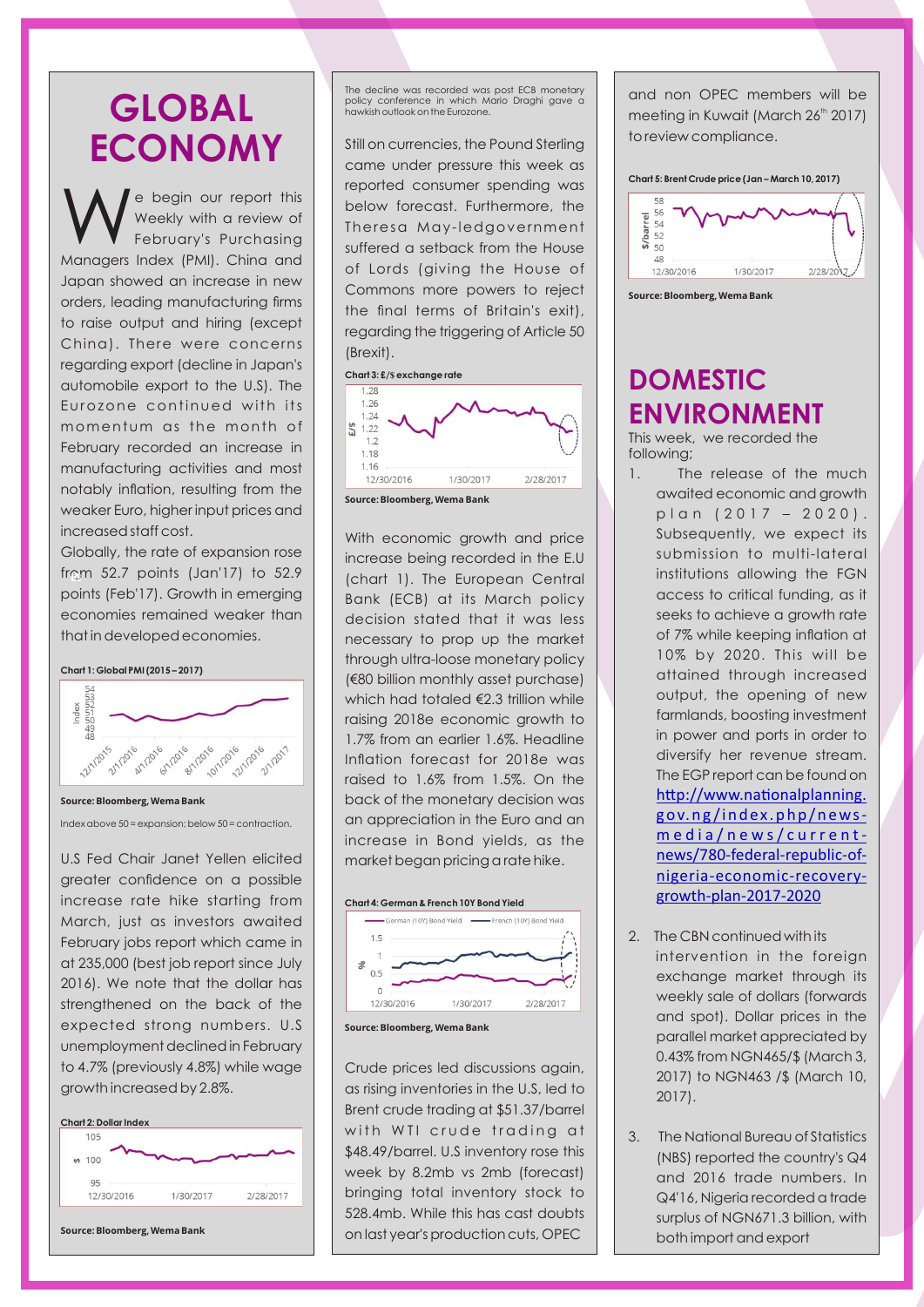reported as NGN2,307.6 billion and NGN2, 978.9 billion respectively. Oil export remained Nigeria's dominant export at NGN2,425.4 billion (81.4%). In 2016, Nigeria recorded a 6.5% growth in external trade ( N G N 1 7 , 3 4 5 . 0 b illion v s . NGN16,286.4 billion). The complete report can be found on National Bureau of Statistics | REPORT [DETAILS](http://nigerianstat.gov.ng/report/519)

#### **EQUITIES MARKET**

The Nigerian All-Share Index (ASI) recorded a lack luster performance this week, given the continued uncertainty in the economy. Year to date (YTD) ended, the market has declined 6.09% having opened the year at **26,874.62** points and closed a**t 25,238.01** points (March 10, 2017). In addition, market capitalization has declined by 5.42% YTD from N9.23 trillion to N8.73 trillion. The decline is reflective of the weak macro-economic environment which continues to characterize the Nigerian economy.

#### **Chart 6: NSE ASI (Jan. – Mar. 10, 2017)**



The Banking Index during the week increased by 0.10% from 276.09 points (March 3, 2017) to 276.36 points (March 10, 2017). Year–to –Date (YTD), the index has increased 0.74% from 274.32 points (Jan, 2017). During the week, Wema Bank share price remained unchanged at N0.50/share. A total of **0.35 million** shares was traded during the week under review.

#### **WEMA IN THE NEWS**

Dotun Ifebogun (Head of Retail & SME) talks about the place of SMEs in the economic growth of Nigeria in an interview with Vanguard.

Staff of Wema Bank donate their salaries for February 14 to patients at

the Children's Emergency Ward of three state-owned hospitals in Lagos, Port Harcourt and Abuja. The initiative is tagged Purple Nectar and the theme is Salary for Love.



## **WEMA BANK**  MEDIA HIGHLIGHTS

#### **Bloomberg – March 08, 2017**

#### [Kenya Wants to Double U.S Coffee](https://www.bloomberg.com/news/articles/2017-03-08/kenya-aims-at-doubling-u-s-coffee-shipments-in-two-years-time?cmpid=socialflow-twitter-business&utm_content=business&utm_campaign=socialflow-organic&utm_source=twitter&utm_medium=social)  **[Shipments](https://www.bloomberg.com/news/articles/2017-03-08/kenya-aims-at-doubling-u-s-coffee-shipments-in-two-years-time?cmpid=socialflow-twitter-business&utm_content=business&utm_campaign=socialflow-organic&utm_source=twitter&utm_medium=social)**

Kenya plans on doubling its coffee exports to the U.S., the world's largest consumer of the beverage, by marketing the East African nation's specialty premium grade beans.

"North America is a big market for specialty coffee and we expect the visibility Kenyan coffee gets will help grow our market share in the United States," Kiplimo Melli, head of Kenya's Coffee Directorate, said in an interview Wednesday in Nairobi, the capital.

#### **China Xinhua News – March 08, 2017**

#### '[Chinas Foreign Trade Data Shows](http://news.xinhuanet.com/english/2017-03/08/c_136113210.htm)  [Signs of Stabilizing Economy](http://news.xinhuanet.com/english/2017-03/08/c_136113210.htm)

China's foreign trade retained robust growth in the first two months of the year, adding to signs of a stabilizing economy, customs data showed Wednesday.

Imports in yuan-denominated

year-on- year last month, markedly higher than market expectations and the 25.2 percent growth in January,according to the General Administration of Customs (GAC).

Exports grew 4.2 percent, slowing from January's 15.9 percent. Total foreign trade reached 1.71 trillion yuan (nearly 250 billion U.S. dollars), up 21.9 percent year on year.

#### **Reuters – March 07, 2017**

#### G20 Draft no longer rejects protectionism or competitive devaluations

The world's financial leaders may no longer explicitly reject protectionism or competitive currency devaluations, a draft communique of their meeting next week showed, promising only to keep an "open and fair international trading system".

Finance ministers and central bank heads from the Group of 20 major developed and developing economies will meet on March 17-18 in the German town of Baden Baden to discuss the world economy.

It will be the first meeting of G20 finance ministers attended by representatives of the administration of U.S. President Donald Trump, who has more protectionist policy views on trade.

The draft communique seen by Reuters, which may change before March 18, appears to accommodate the new U.S. position.

#### **Bloomberg – March 03, 2017**

#### [A Fit U.S Shale Industry Challenges](https://www.bloomberg.com/news/articles/2017-03-03/leaner-fitter-faster-u-s-shale-oil-2-0-challenges-opec-again?cmpid=socialflow-twitter-business&utm_content=business&utm_campaign=socialflow-organic&utm_source=twitter&utm_medium=social)  [OPEC Once Agai](https://www.bloomberg.com/news/articles/2017-03-03/leaner-fitter-faster-u-s-shale-oil-2-0-challenges-opec-again?cmpid=socialflow-twitter-business&utm_content=business&utm_campaign=socialflow-organic&utm_source=twitter&utm_medium=social)[n](https://www.bloomberg.com/news/articles/2017-03-03/leaner-fitter-faster-u-s-shale-oil-2-0-challenges-opec-again?cmpid=socialflow-twitter-business&utm_content=business&utm_campaign=socialflow-organic&utm_source=twitter&utm_medium=social)

When the who's who of the oil industry met a year ago in Houston, [Saudi Arabia](https://www.bloomberg.com/quote/3344642Z:AB)'s energy minister had harsh words for U.S. shale drillers struggling with the worst price crash in a generation.

"Lower costs, borrow cash or liquidate," said Ali Naimi, who managed the world's largest oil-